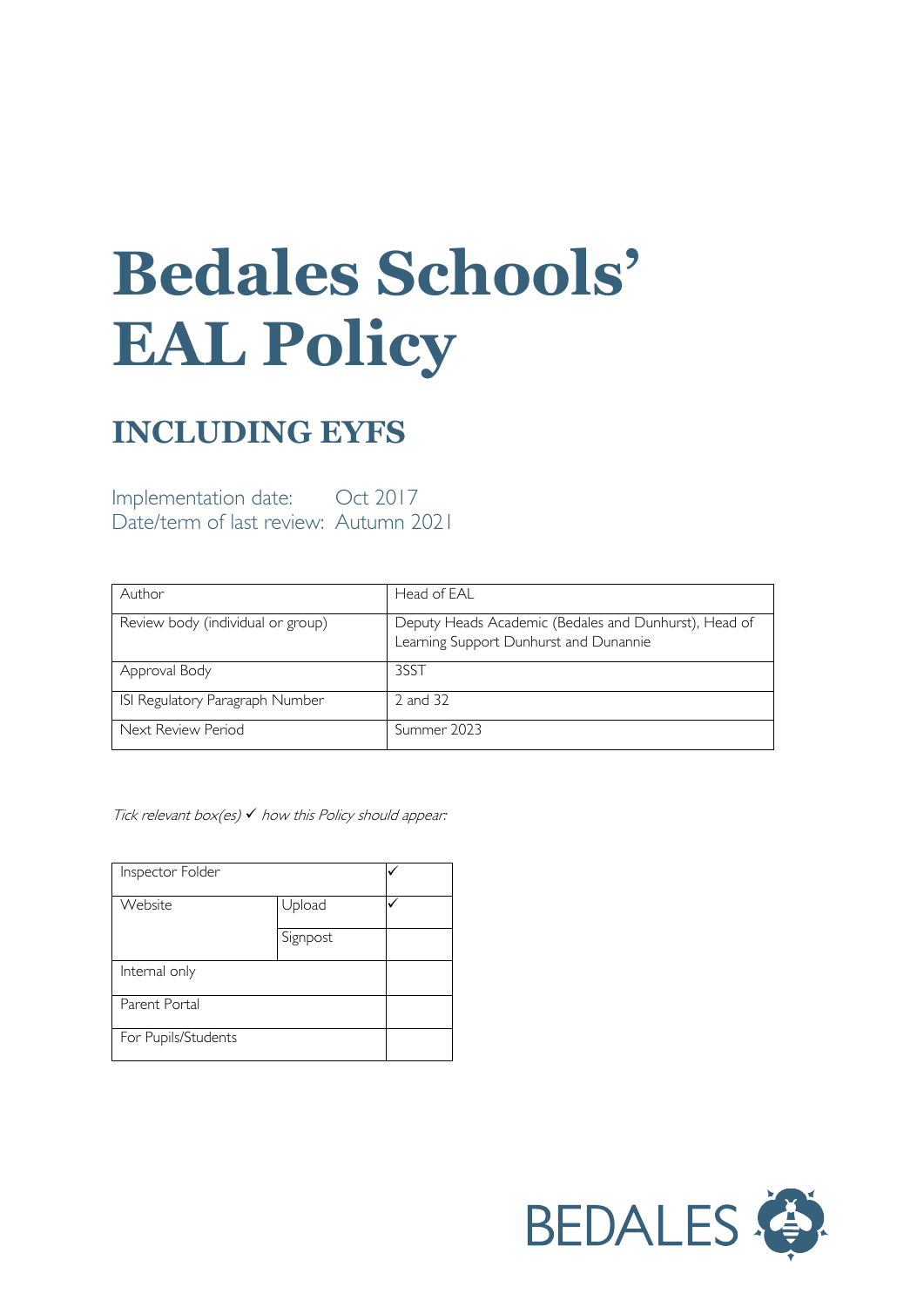# **Bedales Schools' EAL Policy**

This document describes Bedales Schools' English as an Additional Language (EAL) Policy.

#### **Introduction**

At Bedales Schools we aim to develop inquisitive thinkers with a love of learning who cherish independent thought. We aim to enable all pupils to develop their talents to the full by educating the whole person, 'Head, Hand and Heart'.

Bedales Schools are selective schools. The selection process at Dunhurst and Bedales includes tests, interviews and informal assessment during a short residential stay at the School, and review of application documentation. At Dunannie it is an informal assessment appropriate to the age of the child. It is designed to allow the selection of pupils who it is believed will meet their potential at Bedales, within the support framework described in this Policy. For this reason, full disclosure of current or likely support needs at the time of application is crucial, and the School may not be able to retain a pupil if relevant information has been withheld.

It is recognised that all children have individual needs, and in most cases these are met through good classroom practice. The support provided at Bedales is described in the sections which follow, and is designed to meet the needs of pupils who can work independently in subject lessons, alongside their peers.

### EAL Curriculum Policy Aims

The school's approach to EAL curriculum has the following core aims:

- To ensure that EAL pupils meet their full potential.
- To encourage EAL students to become confident, independent learners.
- To maintain high aspirations for EAL pupils.
- To promote equal opportunities for all pupils.

These core aims are developed as follows:

- All EAL pupils are entitled to a full programme of study at Bedales Schools and all their teachers have a responsibility for teaching English as well as other subject content.
- Access to learning requires attention to words and meanings embodied in each curriculum area. Meanings and understanding cannot be assumed but must be made explicit.
- Language is central to our identity. Therefore, the home languages of all pupils should be recognised and valued. Knowledge and skills developed in learning the first language aid the acquisition of additional languages. Bedales Schools' teaching staff encourage parents to support 1st Language development at home, while providing opportunities at School to learn and make progress in English as a second language
- Although many pupils acquire the ability to communicate on a day-to-day basis in English quite quickly, the level of language needed for academic study is much deeper and more detailed and requires continuing support.
- Language develops best when used in purposeful contexts across the curriculum. In Dunannie and Dunhurst visual support is provided for EAL pupils where necessary and in Dunhurst subject teachers provide topic vocabulary for EAL teachers for pre-teaching ahead of lessons.

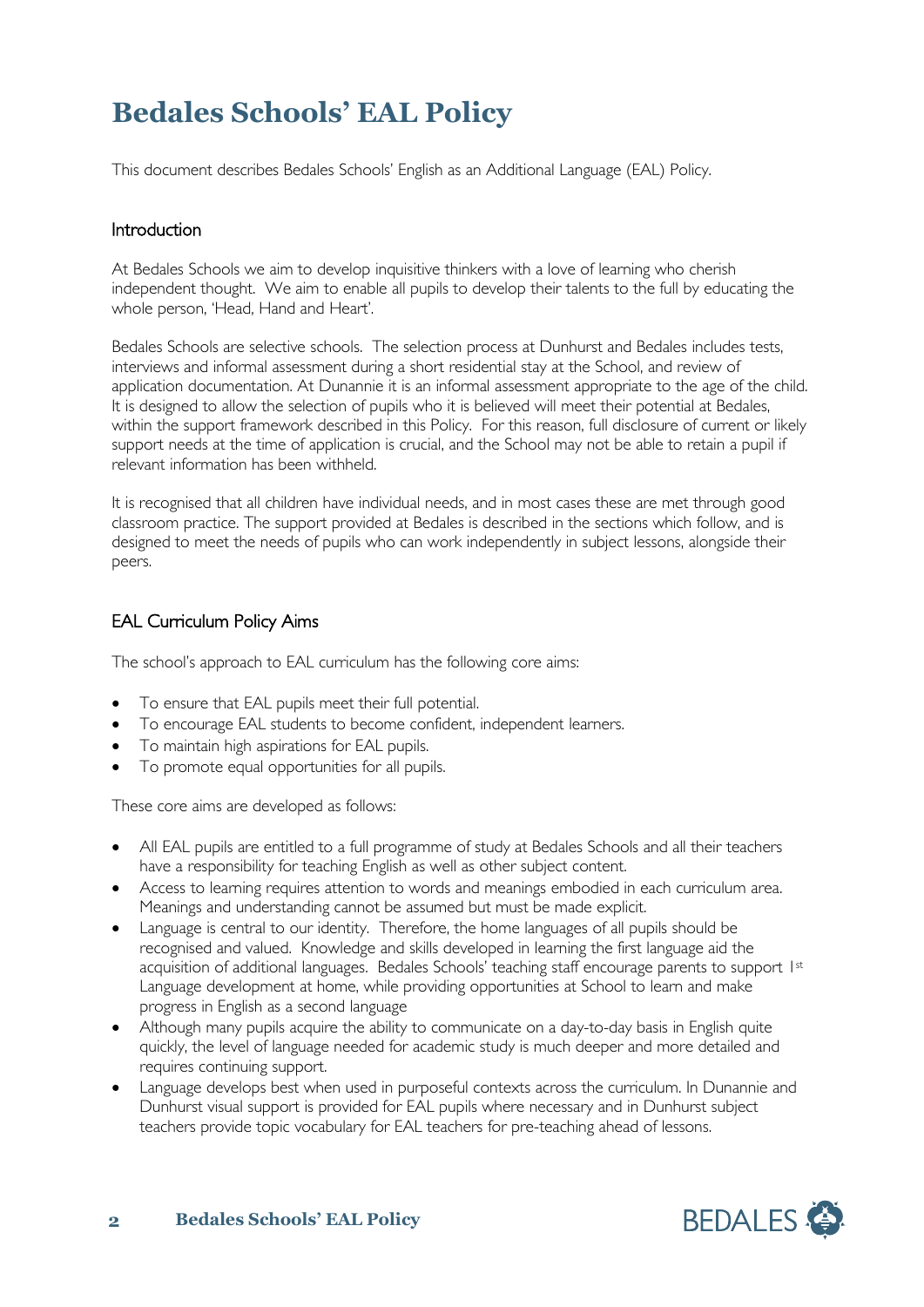- The language demands of learning tasks need to be identified and included in planning. At Dunhurst and Dunannie all EAL pupils receiving 1:1 EAL have an ILP (Independent Learning Plan) which is shared with all teaching staff to be taken into consideration when planning.
- Teaching and support staff play a crucial role in modelling uses of language.
- A clear distinction should be made between EAL and SEND.

## **Objectives**

The department has the following objectives in how it operates:

- To identify pupils with EAL requirements as early as possible and ensure that their needs are met.
- To identify and focus attention on pupils' skills and talents, and build self-esteem.
- To support pupils to manage their own emotional responses and develop emotional resilience.
- To operate a 'whole pupil, whole school' approach to the management and provision of support for EAL.
- To provide support and advice about EAL for all School staff.
- To encourage pupils to participate in the decision-making processes regarding their support needs. At Dunhurst EAL targets in ILPs are written in simplified language and shared with the pupil.
- To maintain and develop partnership with parents and guardians.
- To encourage a 'community within the community' for EAL pupils to encourage mutual support.

#### Induction

The Bedales EAL department organises a welcome tea for all EAL students at the start of the School year. In addition, there is an induction handbook for all new EAL students containing useful and relevant information for a smooth integration into Bedales life.

At Dunannie and Dunhurst EAL pupils are integrated within their peer group from the outset.

#### Identifying EAL

The purpose of identifying a pupil's language requirements are to ensure that the pupil can make the best possible progress, attainment and integration at School.

At Dunhurst and Bedales, each pupil's skills and levels of attainment are assessed prior to entry through formal examination and interview. Information is also gathered from parents/carers and previous schools, including school reports. A transfer meeting is held during the summer term with the Head of Academic Support and EAL at Dunhurst regarding the support needs of pupils joining from Block 2. After admission, further individual assessment is carried out by the EAL department.

At Dunannie EAL is identified on application and an informal assessment is done through observation of the child during a taster day. Parents also have an informal interview with the Head at Dunannie. Any Year 3 EAL pupils moving up to Dunhurst from Dunannie will attend an informal meeting with the EAL teachers during a transition day in the summer term.

Subject teachers make regular assessments of the progress of all pupils and this is discussed at review meetings (approximately half-termly). During these meetings teachers and tutors will note good effort or progress for congratulation and reward, or will raise a concern regarding a pupil who is making less progress than expected. A concern can be characterised by progress which:

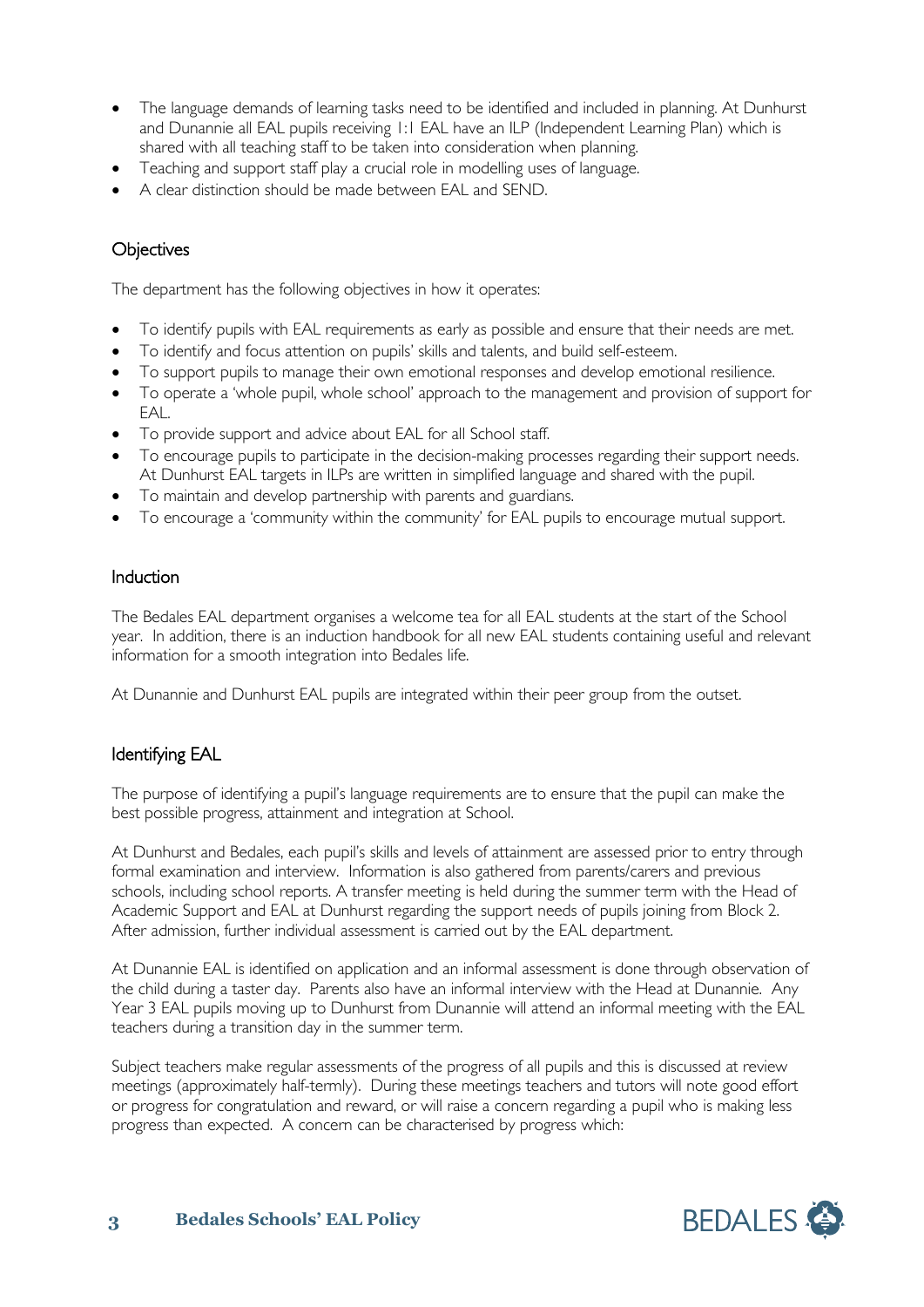- is significantly slower than that of peers starting from the same baseline;
- fails to match or better the pupil's previous rate of progress;
- fails to close an attainment gap between the pupil and peers;
- widens an attainment gap.

At Bedales, assessment also takes account of students' own self-evaluation and progress in areas other than academic attainment, for instance social skills. The cycle of assess-plan-do-review involves collaboration between the student, parents/carers, subject teachers, Academic Tutor and Houseparents. Subject teachers assess progress in a variety of ways, including topic tests, formal internal exams in the summer term of Block 3, Block 4, and 6.1 and mock exams in the spring term for students sitting external exams in the summer term (Block 5 and 6.2). Subject teachers may also give 1:1 tutorial time with students in order to check progress. Academic tutors check on progress during weekly tutor time and on an individual basis, the frequency varying according to need. Following review meetings, the comments of subject teachers are discussed with the student and the student's parents/carers, and are accessible to them on line. The Academic Tutor initiates and manages this process and implements any actions decided upon.

#### Curriculum

At the Bedales Schools, EAL pupils follow the curriculum as set out in the School Curriculum Policies.

At Dunannie and Dunhurst EAL pupils follow the same curriculum as their peers, with visual support/topic vocabulary/ 1:1 EAL support provided where necessary, depending on the level of support required.

Block 3 – students will follow the normal curriculum. There is the opportunity for them to study one language fewer than other students, as appropriate.

Block 4/5 – students normally take 9 IGCSE/BACs. Under exceptional circumstances, the School may allow a pupil to take fewer subjects after discussion with the Tutor, the family and/or guardian, the Head of EAL and the Deputy Head Academic.

Students wishing to take examinations in their native language are able to do so. Normally, this qualification is in addition to the number of subjects they take at GCSE/BAC or A Level.

All Sixth Form students are prepared for and are expected to take the IELTS test. This will normally take place at some point in 6.2 to fully maximise the length of time for which the test is valid.

All new Sixth Formers who join the School are expected to matriculate from the School with an English qualification. If they do not have an English Language GCSE or IGCSE, an IELTS score will act as a suitable English qualification. If students are intending to apply to a British University, students are expected to find out the level required to enter their chosen establishment.

## EAL Support

At Dunannie EAL concerns are only raised when children's learning attainment is not making expected progress.

At Dunhurst only Level 2 EAL pupils are recorded on the register (those receiving 1:1 EAL lessons).

At Bedales there are two levels of EAL support reflected in the EAL Register: Level I is for students who have had a concern raised in respect of their language attainment and are consequently being monitored. Level 2 is for students receiving EAL lessons.

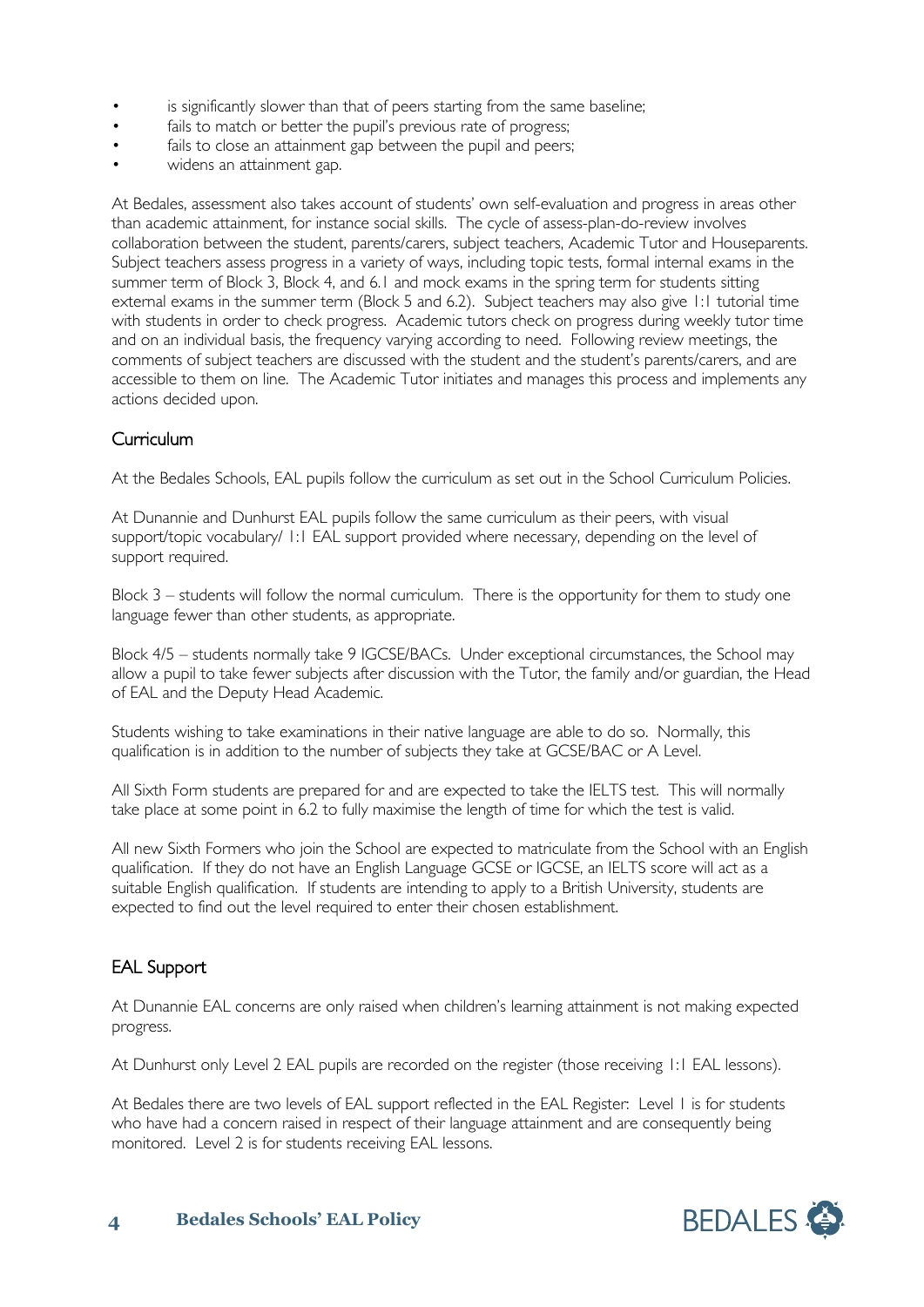For those students on the Register at Level 1, progress is monitored and further concerns are discussed with their Academic Tutor and individual teachers. Review meetings are particularly useful to help to monitor academic progress and highlight any general language concerns for students.

For pupils on the Register at Level 2, EAL lessons are weekly, individual lessons which take place during private study periods and do not require pupils to be withdrawn from any other lessons. Parents are advised in advance of the relevant fee increase. Individual EAL lessons will support pupils across the curriculum by providing specialist teaching of skills and strategies and giving opportunities for additional practice, reinforcement and feedback. Curriculum work will often provide the context for this input, but EAL lessons will not seek to replace subject teaching. Subject teachers continue to be responsible and accountable for the progress and development of all the pupils in their classes, but the EAL teacher or Head of EAL will provide written comments and attend review meetings, attend parents' meetings, liaise with subject teachers and advise on supportive classroom strategies.

If agreed that EAL lessons are no longer required, the pupil will remain on the EAL Register at Level 1.

Concerns about progress may be raised by a pupil, parents/carers or School staff at any time and will be investigated initially via the regular review process outlined above. The Head of EAL co-ordinates the discussions and assessments, organises the appropriate support and updates the EAL Register accordingly.

#### Supporting Pupils and Families

Pupils and their families have easy access to this policy through a link on the School website. The Head of EAL attends all parents' meetings and is available to discuss the needs of any pupil. The other EAL teachers also usually attend parents' meetings regarding the pupils they teach. When this is not possible, an alternative time or a telephone conversation is arranged instead.

The Bedales Schools' Admissions Policy describes admission arrangements in relation to pupils with EAL.

The Head of EAL is responsible for implementing Joint Council for Qualifications (JCQ) guidelines to ensure that students with EAL have appropriate access to internal assessments and public examinations through making 'reasonable adjustments' (e.g. having access to a bilingual dictionary). JCQ guidelines are updated annually. The Head of EAL works closely with the Exams Officer to maintain an up-to-date list of those students who require exam access arrangements. Subject teachers use this list to ensure that these arrangements are also in place for internal assessments.

At Dunannie class teachers are responsible for transition.

At Dunhurst and Bedales, Tutors take the lead role in ensuring a smooth transition from class to class, across School years and to other schools and institutions. While at Bedales, a student may well continue with the same EAL teacher for the duration of their time at the School. The Head of EAL is responsible for providing reports etc., as requested at transition points.

#### Training and Resources

The Head of EAL has input to the training of any staff undergoing School-based initial teacher training. The further professional development needs of teaching staff are identified during this process and also, for existing staff, by Heads of Departments during regular appraisal meetings. In-house or external training is provided during training days.